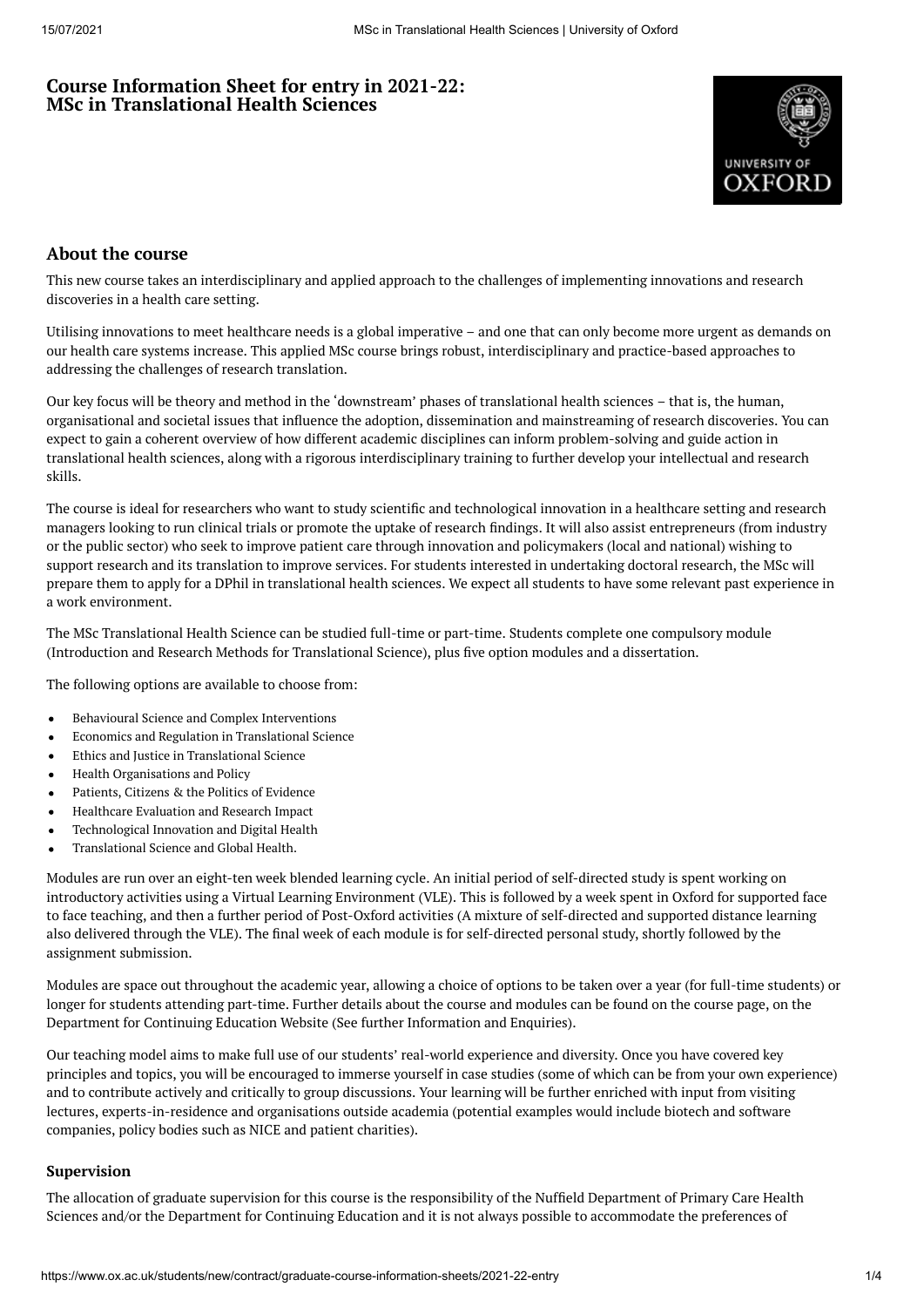incoming graduate students to work with a particular member of staff. Under exceptional circumstances a supervisor may be found outside the Nuffield Department of Primary Care Health Sciences and/or the Department for Continuing Education.

Throughout the course you will have a personal supervisor from within the MSc teaching team.

## **Assessment**

Assessment for each module will be based on a written assignment, which shall not be of more than 4,000 words. Students for the MSc will also be required to complete a dissertation on a topic chosen in consultation with a supervisor and the Course Director. The dissertation should not normally exceed 15,000 words.

### **Changes to courses**

The University will seek to deliver this course in accordance with the description set out above. However, there may be situations in which it is desirable or necessary for the University to make changes in course provision, either before or after registration. These may include significant changes made necessary by a pandemic (including Covid-19), epidemic or local health emergency. For further information, please see the University's Terms and Conditions (http://www.graduate.ox.ac.uk/terms) and our page on changes to courses (http://www.graduate.ox.ac.uk/coursechanges).

## **Expected length of course**

|                                                   | Full Time   Part Time |  |  |
|---------------------------------------------------|-----------------------|--|--|
| <b>Expected length</b>   12 months   2 to 4 years |                       |  |  |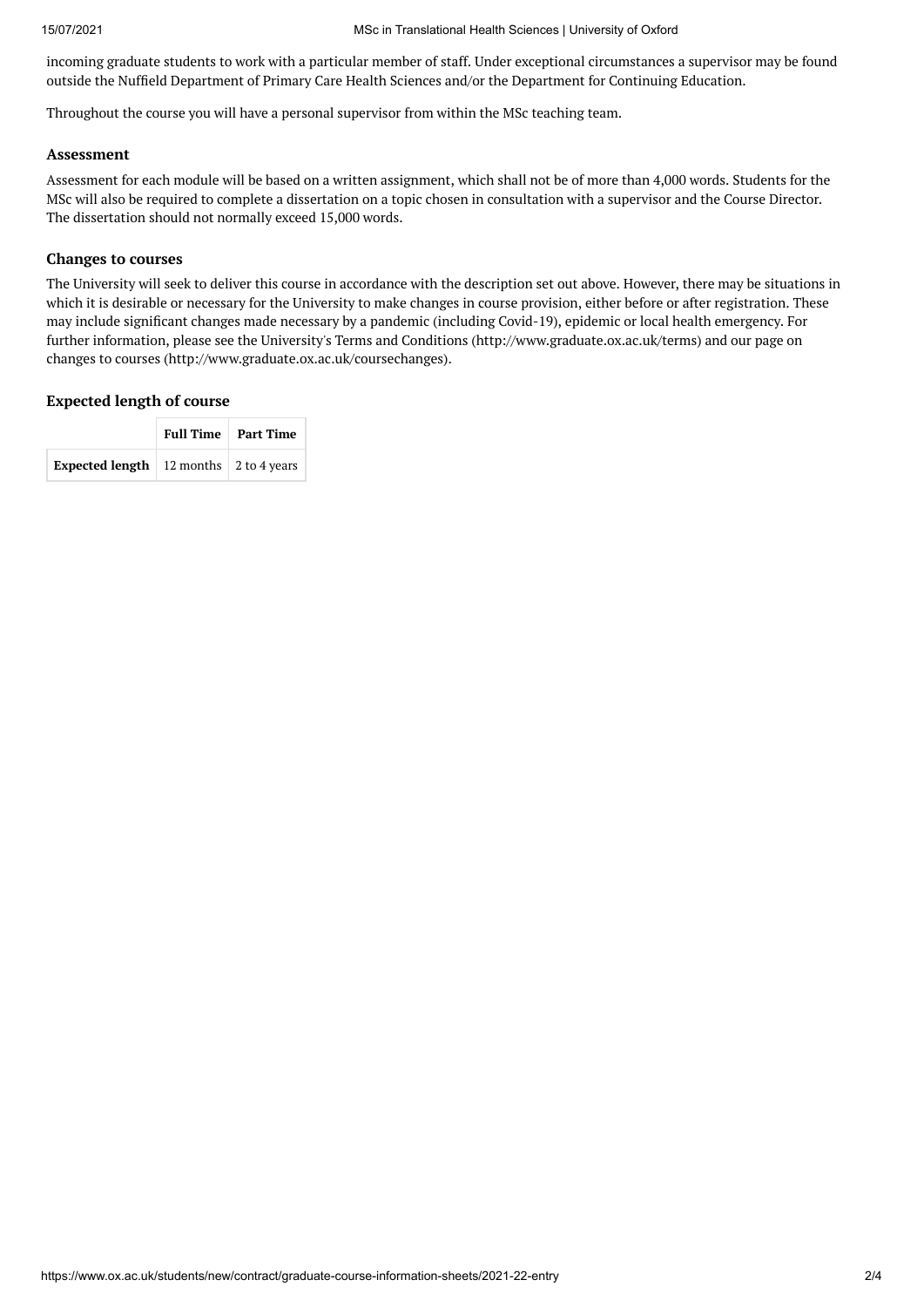# **Costs**

## **Modular course fees**

The fees for this course are charged on a modular basis. You will pay an annual course fee and an additional fee for each module studied. A minimum of two annual course fees are payable for this course. If this course includes a dissertation, three module fees will be charged for the dissertation.

#### **Fees for the 2021-22 academic year**

| Fee status                                                       | <b>Annual Course Fee</b> | Fee per module | <b>Total estimated fees</b>                             |
|------------------------------------------------------------------|--------------------------|----------------|---------------------------------------------------------|
| Home (UK, Republic of Ireland,<br>Channel Islands & Isle of Man) | £6.850                   | £2,080         | Please see the department's website for further details |
| Overseas (including EU)                                          | £6,850                   | £2,080         |                                                         |

Course fees are payable each year, for the duration of your fee liability (your fee liability is the length of time for which you are required to pay course fees). For courses lasting longer than one year, please be aware that fees will usually increase annually. Information about how much fees and other costs may increase is set out in the University's Terms and Conditions.

Course fees cover your teaching as well as other academic services and facilities provided to support your studies. Unless specified in the additional cost information (below), course fees do not cover your accommodation, residential costs or other living costs. They also don't cover any additional costs and charges that are outlined in the additional cost information.

## **Additional cost information**

#### **Full-time study**

There are no compulsory elements of this course that entail additional costs beyond fees (or, after fee liability ends, continuation charges) and living costs. However, please note that, depending on your choice of dissertation topic and the research required to complete it, you may incur additional expenses, such as travel expenses, research expenses, and field trips. You will need to meet these additional costs, although you may be able to apply for small grants from your department and/or college to help you cover some of these expenses.

#### **Part-time study**

This course has residential sessions in Oxford. You will need to meet your travel and accommodation costs in attending these sessions. Further, as part of your course requirements, you may need to choose a dissertation, a project or a thesis topic. Depending on your choice of topic and the research required to complete it, you may incur additional expenses, such as travel expenses, research expenses, and field trips. You will need to meet these additional costs, although you may be able to apply for small grants from your department and/or college to help you cover some of these expenses.